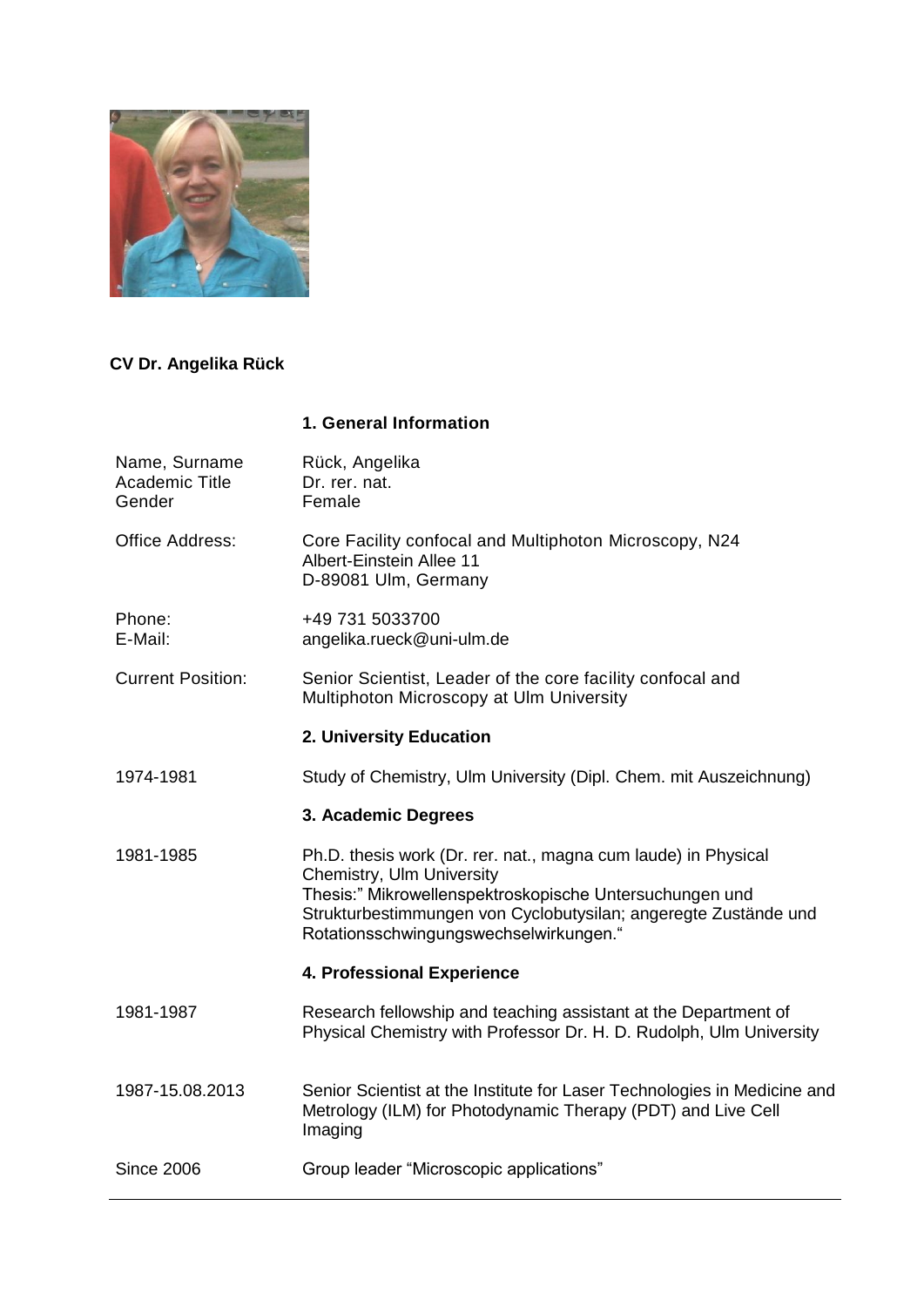### **5. Honors, Editorial Positions, Awarded Funding**

#### **Honors (Organisation/ Management)**

### **Selection:**

| 1995              | 1 <sup>st</sup> International Symposium: "Photodynamic Diagnosis and<br>Therapy in Clinical Praxis", Innsbruck                     |
|-------------------|------------------------------------------------------------------------------------------------------------------------------------|
| 2001              | 4 <sup>th</sup> International Symposium: "Photodynamic Diagnosis and<br>Therapy in Clinical Praxis", Brixen                        |
| 2006              | 6 <sup>th</sup> International Symposium: "Photodynamic Diagnosis and<br>Therapy in Clinical Praxis", Brixen                        |
| 2011              | 18th annual meeting of the "Deutsche Gesellschaft für<br>Lasermedizin (DGLM)"                                                      |
| <b>Since 2000</b> | Organisation of several workshops on live cell imaging at the<br>ILM; co-organisation of other symposia on Photodynamic<br>Therapy |
| 2001-2009         | Secretary of the European Society of Photobiology (ESP)                                                                            |
| 2003-2005         | Member of the LFSP funded Graduiertenkolleg 460, Ulm<br>"FuN in Life"                                                              |
|                   |                                                                                                                                    |

### **Awards**

| 1997 | Felix Wankel Tierschutzforschungspreis for the Development of |
|------|---------------------------------------------------------------|
|      | The CAM model in dermatological research                      |
| 2016 | finalist for the Otto von Guericke award                      |

#### **Awarded funding:**

Landesstiftung BW Optische Technologien, FKZ: 4-4332-62-ILM/15, 2005-2008 Visualisierung dynamischer Prozesse bei der Zelldifferenzierung durch kontrastverstärkende Ramanmikroskopie und zeitaufgelöste Fluoreszenzmikroskopie.

BMBF-Projekt, FKZ: 13N9340, 2007-2010, Erforschung neuartiger FLIM Methoden für die Fluoreszenzdiagnostik maligner Hauterkrankungen.

IGF-Vorhaben, FKZ: 15727 N/1, 2008-2010, Optische Methoden zum in vivo Monitoring von Protein-Interaktionen am Beispiel der Alzheimer Demenz (OPTIMA).

PROINNO II, 2008-2009, Entwicklung eines RTSPC Mikroskops.

BMBF-Projekt, FKZ: EGY 08/034, 2009-2011, Photodynamische Therapie (PDT), eine neue Strategie für HCV induzierte Hepatozelluläre Karzinome.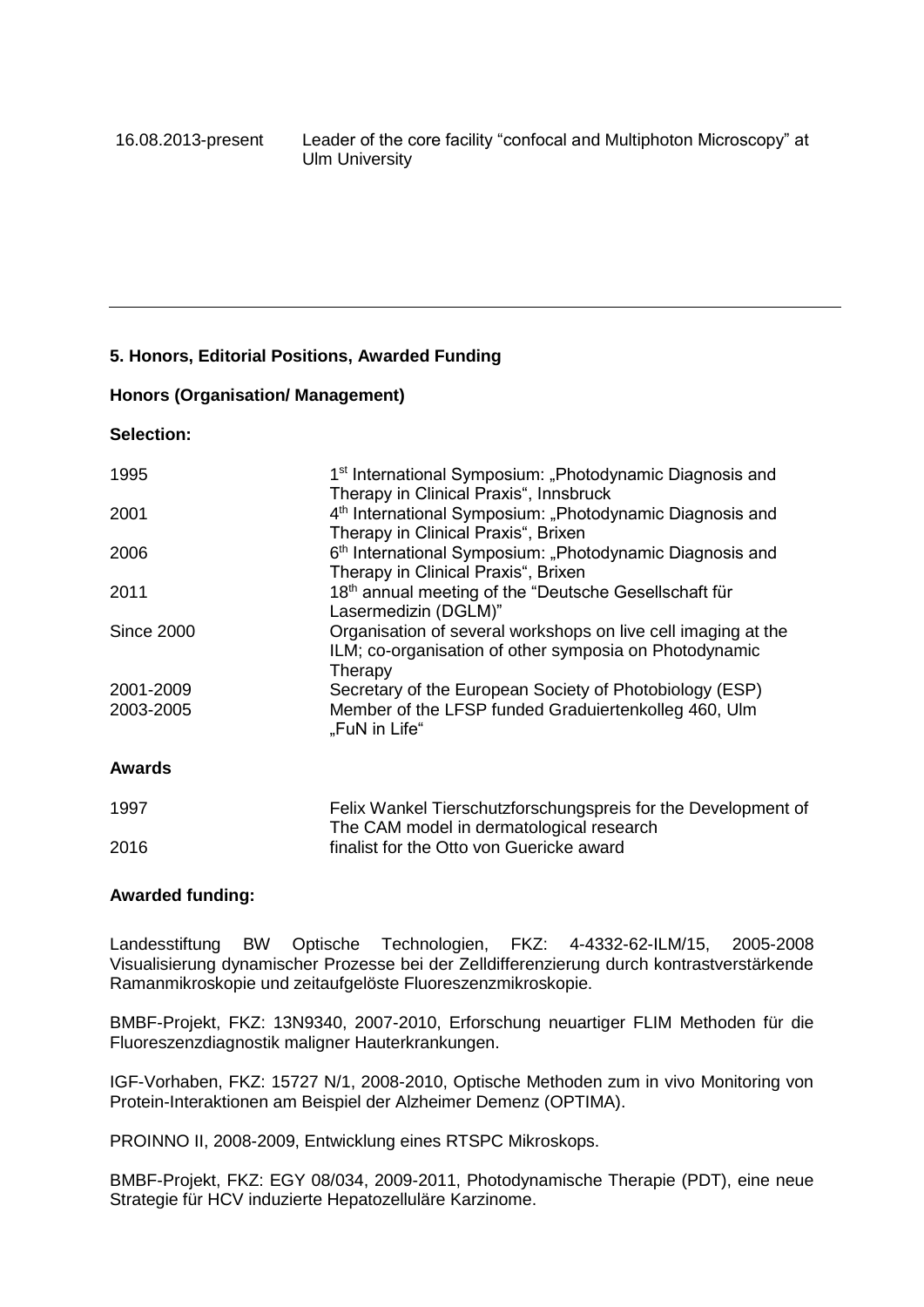Projekt Ministerium für Wissenschaft, Forschung und Kunst BW, FKZ: 720.830-5-15, 2009- 2011, Strategien zum optimierten Lichtmanagement am Beispiel mariner Symbionten (PhotoTech).

Ideenwettbewerb Biotechnologie und Medizintechnik BW, FKZ: 33-720.830-6-341.03. 2011- 30.11. 2011, Fasergestützte stimulierte Fluoreszenz-Diagnose (sim DIAG).

DFG/ Core Facility: High-End LiveCell Imaging, FKZ: INST 381/17-1 FUGG, Seit 2010, High-End LiveCell Imaging für konfokale und multi-Photonen in-vivo Mikroskopie (DFG-Anteil).

IGF-Vorhaben, FKZ: 16697 N/1, 2010-2012, Markierungsfreie molekulare Detektion der Tumorprogression am Beispiel des Colon-Karzinoms mittels Raman-mikroskopischer Verfahren (CoDetect).

BMBF Projekt, FKZ: 13N11179, 2010–2013, Grundlagen eines Fluoreszenz-Lebensdauer-Endoskopie-Systems für die Gewebedifferenzierung im oberen Luft-Speiseweg ("FLENDOS").

AiF-ZIM Projekt, FKZ: KF2122510AK2, 2013-2015, Entwicklung einer zeitaufgelösten Methode zur intrazellulären Simultan-Messung des Zellmetabolismus und der Sauserstoffkonzentration während oxidativer Stress Reaktionen ("PLIMOX").

BMBF Projekt, von 1.01.2014 – 31.03.2017, Nachweis relevanter zellulärer Biomoleküle durch spektral sensitive Mikroskopie mittels excitation fingerprinting ("METAPHOR").

IGF-Vorhaben, von 1.06.2014 – 31.05.2016, Mitochondriales Monitoring von Stoffwechseländerungen bei neurologischen Erkrankungen mittels optischer Systeme (" MITOSKOPIE")

AiF-ZIM Projekt, ZF4322901RE6, 2016-2018. Entwicklung und Evaluierung eines neuen durchstimmbaren Ultrakurzpuls Femtosekunden-Lasersystems mit schneller Pulsfolge für die Multiphotonen Mikroskopie ("UFEMPU").

BMBF Projekt, 2017–2020, Endoskopisches optisches Imaging von Zellmetabolismus und Sauerstoffkonzentration für Diagnostik, Therapiemonitoring und Therapiekontrolle  $($ "OMOXI" $)$ .

#### **Industry**

Several projects with Zeiss, Karl Storz, Theralase etc. on the development of new microscopy and endoscopy systems and photosensitizers.

#### **6. Publications (selection)**

- 1. S. Kalinina, J. Breymayer, P. Schäfer, E. Calzia, V. Shcheslavskiy, W. Becker, and **A. Rück**, "Correlative NAD(P)H-FLIM and oxygen sensing-PLIM for metabolic mapping", J. Biophotonics 1–12 (2016) / DOI 10.1002/jbio.201500297 (2016).
- 2. A. Rück, C. Hauser, S. Mosch, and S. Kalinina, "Spectrally resolved fluorescence lifetime imaging to investigate cell metabolism in malignant and nonmalignant oral mucosa cells", *J. Biomed. Opt.,* **19**(9), 096005 (2014).
- 3. D. Strat, F. Dolp, B. von Einem, C. Steinmetz, C.A.F. von Arnim and A. Rueck "Spectrally resolved fluorescence lifetime imaging: FRET Global Analysis with a one- and two-exponential donor model", *J. Biomed. Opt.*, **16**(2), 026002 (2011).